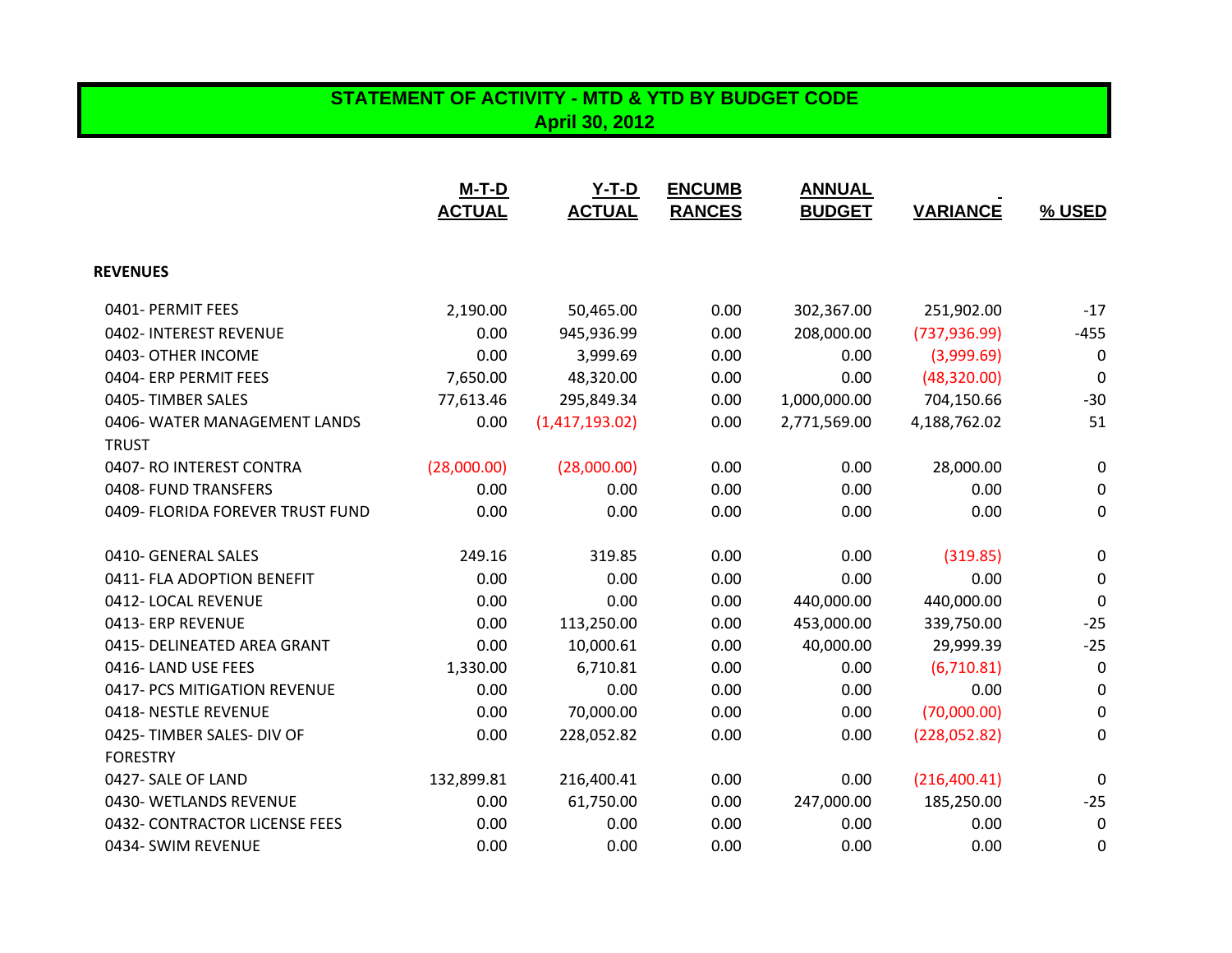| 0439- DOT REVENUE                | 0.00       | 71,847.00    | 0.00 | 30,000.00    | (41, 847.00) | $-239$           |
|----------------------------------|------------|--------------|------|--------------|--------------|------------------|
| 0440- FLORIDA FISH & WCC REVENUE | 0.00       | 0.00         | 0.00 | 0.00         | 0.00         | 0                |
| 0443- USF&W REVENUE              | 0.00       | 0.00         | 0.00 | 0.00         | 0.00         | $\pmb{0}$        |
| 0451- ENFORCEMENT FEES           | 3,000.00   | 3,575.00     | 0.00 | 0.00         | (3,575.00)   | 0                |
| 0452- DEPT. OF COMMUNITY AFFAIRS | 0.00       | 0.00         | 0.00 | 0.00         | 0.00         | $\boldsymbol{0}$ |
| <b>REVENUE</b>                   |            |              |      |              |              |                  |
| 0460- DEP WATER QUALITY          | 0.00       | 0.00         | 0.00 | 0.00         | 0.00         | $\pmb{0}$        |
| <b>ASSURANCE</b>                 |            |              |      |              |              |                  |
| 0461- DACS REVENUE               | 0.00       | 0.00         | 0.00 | 0.00         | 0.00         | $\mathbf 0$      |
| 0462- DEP - SPRINGS INITIATIVE   | 0.00       | 0.00         | 0.00 | 0.00         | 0.00         | $\mathbf 0$      |
| <b>REVENUE</b>                   |            |              |      |              |              |                  |
| 0463- RESTORATION TRUST FUND     | 0.00       | 0.00         | 0.00 | 0.00         | 0.00         | $\mathbf 0$      |
| 0464- FEMA REVENUE               | 57,608.26  | 509,799.57   | 0.00 | 1,023,500.00 | 513,700.43   | $-50$            |
| 0465- NRCS MALLORY SWAMP WPR     | 0.00       | 0.00         | 0.00 | 0.00         | 0.00         | $\mathbf 0$      |
| 0466-NRCS REVENUE                | 0.00       | 0.00         | 0.00 | 225,000.00   | 225,000.00   | 0                |
| 0468-WATER PROTECTION & SUS.     | 0.00       | 0.00         | 0.00 | 0.00         | 0.00         | $\mathbf 0$      |
| <b>GRANT</b>                     |            |              |      |              |              |                  |
| 0469- WATER RESOURCE             | 0.00       | 0.00         | 0.00 | 96,800.00    | 96,800.00    | $\boldsymbol{0}$ |
| <b>MONITORING</b>                |            |              |      |              |              |                  |
| 0470- ALTERNATIVE WATER SUPPLY   | 0.00       | 0.00         | 0.00 | 1,233,000.00 | 1,233,000.00 | $\mathbf 0$      |
| 0471- S.R. PARTNERSHIP GRANT     | 0.00       | 0.00         | 0.00 | 311,000.00   | 311,000.00   | $\mathbf 0$      |
| 0480- COASTAL ZONE MANAGEMENT    | 0.00       | 0.00         | 0.00 | 0.00         | 0.00         | 0                |
| <b>GRANT</b>                     |            |              |      |              |              |                  |
| 0482- DOT REVENUE                | 0.00       | 0.00         | 0.00 | 0.00         | 0.00         | 0                |
| 0483- AD VALOREM - HAMILTON      | 10,797.63  | 265,988.10   | 0.00 | 294,873.00   | 28,884.90    | $-90$            |
| 0484- AD VALOREM - COLUMBIA      | 108,821.57 | 841,104.40   | 0.00 | 996,141.00   | 155,036.60   | $-84$            |
| 0485- AD VALOREM - SUWANNEE      | 35,179.40  | 518,767.51   | 0.00 | 613,775.00   | 95,007.49    | $-85$            |
| 0486- AD VALOREM - DIXIE         | 16,734.00  | 171,877.56   | 0.00 | 199,811.00   | 27,933.44    | $-86$            |
| 0487- AD VALOREM - GILCHRIST     | 18,168.16  | 214,651.07   | 0.00 | 250,976.00   | 36,324.93    | $-86$            |
| 0488- AD VALOREM - LAFAYETTE     | 6,713.74   | 76,116.31    | 0.00 | 90,391.00    | 14,274.69    | $-84$            |
| 0489- AD VALOREM - MADISON       | 20,047.67  | 196,466.03   | 0.00 | 258,168.00   | 61,701.97    | $-76$            |
| 0490- AD VALOREM - TAYLOR        | 25,489.02  | 426,332.91   | 0.00 | 491,296.00   | 64,963.09    | $-87$            |
| 0491- AD VALOREM - UNION         | 0.00       | 70,742.52    | 0.00 | 91,366.00    | 20,623.48    | $-77$            |
| 0492- AD VALOREM - ALACHUA       | 56,694.60  | 1,210,268.97 | 0.00 | 1,376,812.00 | 166,543.03   | $-88$            |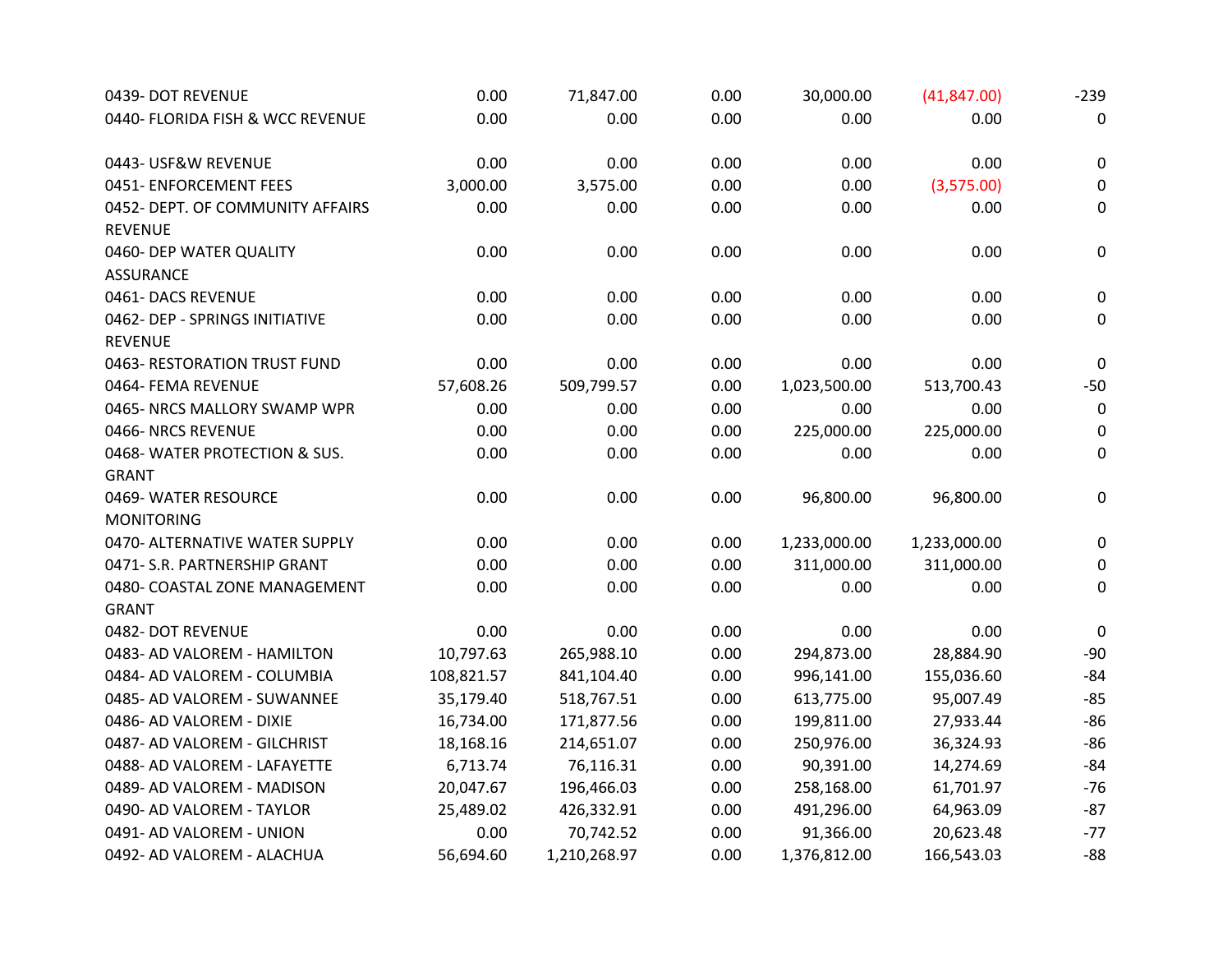| <b>TOTAL REVENUES</b>        | 614.420.40 | 5.838.637.82 | 0.00 | 47.389.589.00 | 41.550.951.18 | $-12$    |
|------------------------------|------------|--------------|------|---------------|---------------|----------|
| 0499- GREENVILLE STORMWATER  | 0.00       | 0.00         | 0.00 | 33.595.679.00 | 33.595.679.00 | $\Omega$ |
| 0497- AD VALOREM - PUTNAM    | 151.26     | 12.365.64    | 0.00 | 3.741.00      | (8,624.64)    | -331     |
| 0496- AD VALOREM - LEVY      | 28.685.72  | 305.474.30   | 0.00 | 356,029.00    | 50.554.70     | -86      |
| 0495- AD VALOREM - JEFFERSON | 6.654.59   | 53.476.82    | 0.00 | 63,021.00     | 9.544.18      | -85      |
| 0494- AD VALOREM - BRADFORD  | 25.477.21  | 279,764.13   | 0.00 | 321.418.00    | 41.653.87     | -87      |
| 0493- AD VALOREM - BAKER     | 265.14     | 4.157.48     | 0.00 | 4.856.00      | 698.52        | -86      |

## EXPENSES

## **SALARIES AND BENEFITS**

| 1516- SALARIES                     | 283,629.08 | 2,159,608.37 | 0.00      | 3,985,989.84  | 1,826,381.47  | 54 |
|------------------------------------|------------|--------------|-----------|---------------|---------------|----|
| 1520- GROUP INSURANCE              | 51,918.34  | 370,349.20   | 0.00      | 553,609.70    | 183,260.50    | 67 |
| 1521- RETIREMENT                   | 16,442.32  | 124,134.04   | 0.00      | 664,331.64    | 540,197.60    | 19 |
| <b>1525- SOCIAL SECURITY</b>       | 21,585.18  | 161,334.63   | 0.00      | 332,165.82    | 170,831.19    | 49 |
| <b>TOTAL SALARIES AND BENEFITS</b> | 373,574.92 | 2,815,426.24 | 0.00      | 5,536,097.00  | 2,720,670.76  | 51 |
| <b>OTHER PERSONAL SERVICES</b>     |            |              |           |               |               |    |
| 2540- OTHER PERSONAL SERVICES      | 6,105.33   | 43,983.10    | 0.00      | 148,000.00    | 104,016.90    | 30 |
| 2564- PROPERTY APPRAISER FEES      | 0.00       | 0.00         | 0.00      | 210,000.00    | 210,000.00    | 0  |
| 2579- TAX COLLECTOR FEES           | 0.00       | 0.00         | 0.00      | 125,000.00    | 125,000.00    | 0  |
| 2580- LEGAL SERVICES               | 28,475.13  | 120,080.74   | 0.00      | 255,000.00    | 134,919.26    | 47 |
| 2585- AUDIT FEES                   | 0.00       | 29,603.53    | 0.00      | 35,000.00     | 5,396.47      | 85 |
| 2586- CONTRACTUAL SERVICES         | 397,186.08 | 1,946,440.65 | ######### | 18,384,247.00 | 16,448,697.18 | 11 |
| TOTAL OTHER PERSONAL SERVICES      | 431,766.54 | 2,140,108.02 | ######### | 19,157,247.00 | 17,028,029.81 | 11 |

## **EXPENSES**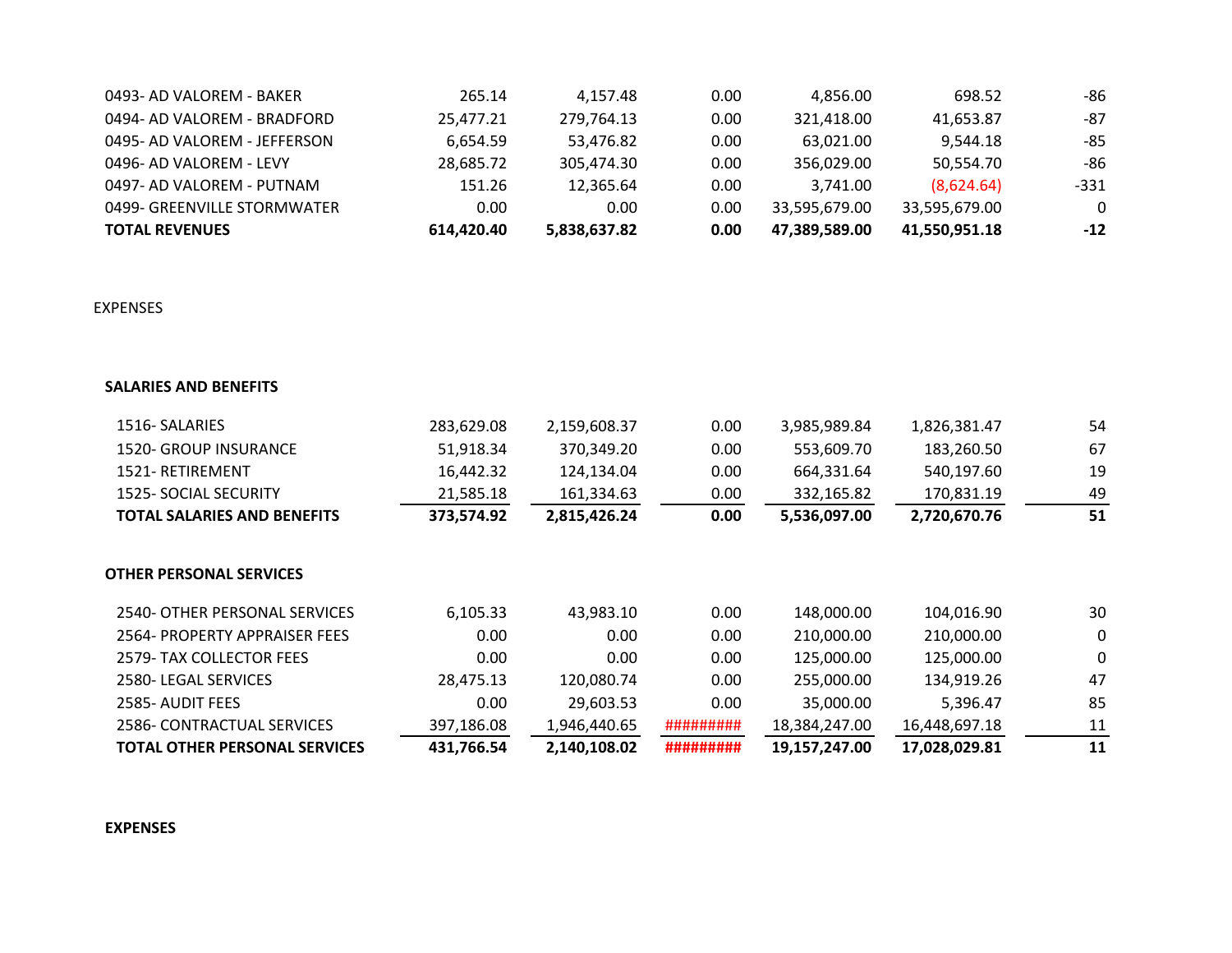| 3550- HAMILTON                 | 3,194.46   | 11,634.79 | 0.00     | 0.00       | (11, 634.79) | 0                |
|--------------------------------|------------|-----------|----------|------------|--------------|------------------|
| 3551- COLUMBIA                 | 6,029.80   | 20,179.80 | 0.00     | 0.00       | (20, 179.80) | 0                |
| 3552- SUWANNEE                 | 3,372.95   | 10,898.13 | 0.00     | 0.00       | (10,898.13)  | $\pmb{0}$        |
| 3553-DIXIE                     | 3,279.00   | 5,388.81  | 0.00     | 0.00       | (5,388.81)   | $\pmb{0}$        |
| 3554- GILCHRIST                | 2,850.98   | 7,174.40  | 0.00     | 0.00       | (7, 174.40)  | 0                |
| 3555-LAFAYETTE                 | 0.00       | 2,409.86  | 0.00     | 0.00       | (2,409.86)   | $\mathbf 0$      |
| 3556-MADISON                   | 3,751.22   | 11,253.66 | 0.00     | 0.00       | (11, 253.66) | $\boldsymbol{0}$ |
| 3557-TAYLOR                    | 4,137.23   | 12,411.69 | 0.00     | 0.00       | (12, 411.69) | 0                |
| 3559- ALACHUA                  | 5,387.00   | 15,901.34 | 0.00     | 0.00       | (15,901.34)  | 0                |
| 3560- BAKER                    | 41.95      | 118.32    | 0.00     | 0.00       | (118.32)     | $\mathbf 0$      |
| 3561-BRADFORD                  | 2,958.88   | 7,440.41  | 0.00     | 0.00       | (7,440.41)   | $\boldsymbol{0}$ |
| 3562-JEFFERSON                 | 0.00       | 1,453.58  | 0.00     | 0.00       | (1,453.58)   | 0                |
| 3563-LEVY                      | 2,845.94   | 7,380.65  | 0.00     | 0.00       | (7,380.65)   | $\boldsymbol{0}$ |
| 3564- PUTNAM                   | 22.40      | 57.50     | 0.00     | 0.00       | (57.50)      | $\boldsymbol{0}$ |
| 3565- HAMITON                  | 215.95     | 5,526.35  | 0.00     | 0.00       | (5,526.35)   | $\boldsymbol{0}$ |
| 3566- COLUMBIA                 | (1,973.20) | 12,663.80 | 0.00     | 0.00       | (12,663.80)  | $\boldsymbol{0}$ |
| 3567-SUWANNEE                  | 703.58     | 10,042.50 | 0.00     | 0.00       | (10,042.50)  | 0                |
| 3568-DIXIE                     | 502.02     | 5,156.35  | 0.00     | 0.00       | (5, 156.35)  | $\pmb{0}$        |
| 3572-TAYLOR                    | 746.76     | 13,010.97 | 0.00     | 0.00       | (13,010.97)  | 0                |
| 3574- ALACHUA                  | 0.00       | 13,394.28 | 0.00     | 0.00       | (13, 394.28) | $\mathbf 0$      |
| 3575- BAKER                    | 7.93       | 121.35    | 0.00     | 0.00       | (121.35)     | $\pmb{0}$        |
| 3576-BRADFORD                  | 0.00       | (30.25)   | 0.00     | 0.00       | 30.25        | 0                |
| 3577- JEFFERSON                | 199.64     | 1,604.30  | 0.00     | 0.00       | (1,604.30)   | $\pmb{0}$        |
| 3578-LEVY                      | 573.71     | 6,304.90  | 0.00     | 0.00       | (6,304.90)   | $\pmb{0}$        |
| 3579- PUTNAM                   | 15.13      | 344.88    | 0.00     | 0.00       | (344.88)     | 0                |
| 3590- PAYMENT IN LIEU OF TAXES | 0.00       | 0.00      | 0.00     | 365,000.00 | 365,000.00   | 0                |
| 3605- PRINTING                 | 0.00       | 1,027.95  | 3,030.00 | 39,900.00  | 35,842.05    | $10\,$           |
| 3606- PUBLICATION OF NOTICES   | 405.06     | 2,276.76  | 0.00     | 31,600.00  | 29,323.24    | $\overline{7}$   |
| 3607- POSTAGE                  | 101.17     | 7,164.72  | 0.00     | 25,000.00  | 17,835.28    | 29               |
| 3621-Meetings                  | 200.00     | 200.00    | 0.00     | 6,200.00   | 6,000.00     | $\overline{3}$   |
| 3622- REGISTRATIONS & TRAINING | 1,883.00   | 17,851.49 | 0.00     | 80,375.00  | 62,523.51    | 22               |
| 3626- TRAVEL EXPENSES          | 2,002.48   | 21,063.05 | 0.00     | 84,250.00  | 63,186.95    | 25               |
| 3627- UTILITIES                | 4,038.61   | 26,159.49 | 0.00     | 80,000.00  | 53,840.51    | 33               |
| 3628- COMMUNICATIONS           | 8,561.95   | 70,639.71 | 0.00     | 150,000.00 | 79,360.29    | 47               |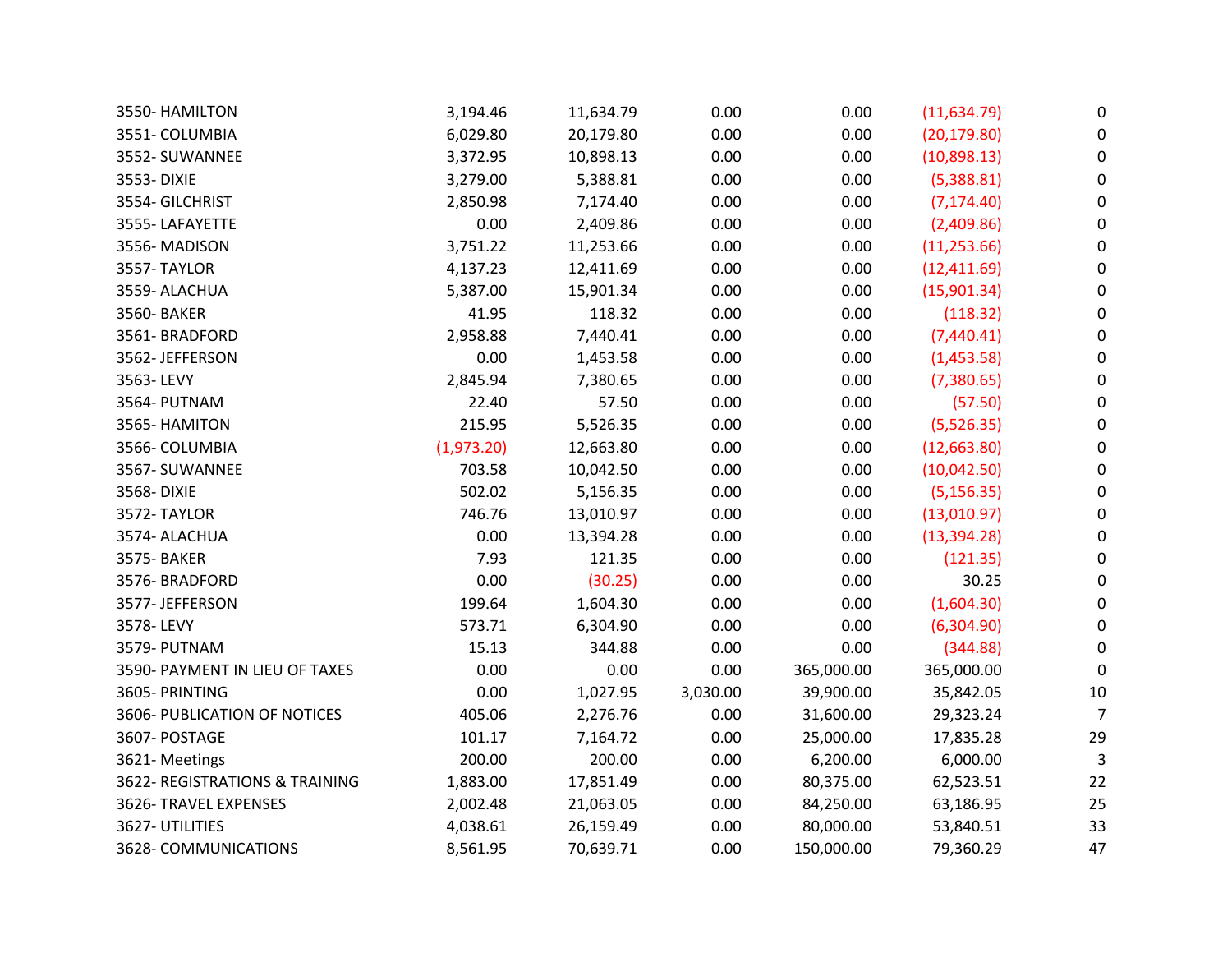| 3629- FACILITIES MAINTENANCE    | 3,153.76   | 20,086.60  | 4,878.88  | 75,000.00    | 50,034.52    | 33          |
|---------------------------------|------------|------------|-----------|--------------|--------------|-------------|
| 3630- VEHICLE MAINTENANCE       | 3,124.80   | 30,893.39  | 0.00      | 75,000.00    | 44,106.61    | 41          |
| 3631- EQUIPMENT MAINTENANCE     | 569.47     | 4,648.68   | 0.00      | 36,400.00    | 31,751.32    | 13          |
| 3650- PROMOTIONS                | 375.00     | 4,480.71   | 0.00      | 13,500.00    | 9,019.29     | 33          |
| 3690- OTHER CONTRACTUAL         | 42.00      | 105.88     | 0.00      | 10,900.00    | 10,794.12    | 1           |
| <b>SERVICES</b>                 |            |            |           |              |              |             |
| 3701- FIELD SUPPLIES            | 6,022.93   | 322,439.99 | 41,412.36 | 724,900.00   | 361,047.65   | 50          |
| 3702- OFFICE SUPPLIES           | 2,693.04   | 16,269.42  | 0.00      | 41,000.00    | 24,730.58    | 40          |
| 3703- COMPUTER SUPPLIES         | 9,000.03   | 17,815.58  | 0.00      | 31,350.00    | 13,534.42    | 57          |
| 3704- FUEL & LUBRICANTS         | 7,164.32   | 37,583.47  | 0.00      | 70,000.00    | 32,416.53    | 54          |
| 3705-MAPS & AERIALS             | 0.00       | 0.00       | 0.00      | 3,500.00     | 3,500.00     | $\mathbf 0$ |
| 3706- BOOKS & DOCUMENTS         | 573.72     | 1,650.53   | 0.00      | 12,800.00    | 11,149.47    | 13          |
| 3715- PHOTOGRAPHIC SUPPLIES     | 0.00       | 119.72     | 0.00      | 2,200.00     | 2,080.28     | 5           |
| 3740- OFFICE SUPPORT EQUIPMENT  | 0.00       | 2,191.30   | 0.00      | 11,100.00    | 8,908.70     | 20          |
| 3790- OTHER COMMODITIES         | 0.00       | 458.59     | 0.00      | 5,400.00     | 4,941.41     | 8           |
| 3801- COMPUTER SOFTWARE         | 8,661.40   | 15,053.22  | 5,878.50  | 95,500.00    | 74,568.28    | 22          |
| 3802- EQUIPMENT RENTAL          | 3,790.12   | 29,604.21  | 0.00      | 55,750.00    | 26,145.79    | 53          |
| 3804- WORKERS COMPENSATION      | 0.00       | 11,116.00  | 0.00      | 25,000.00    | 13,884.00    | 44          |
| 3805- PROPERTY & CASUALITY INS. | 750.00     | 49,719.00  | 0.00      | 60,000.00    | 10,281.00    | 83          |
| 3809- FEES & PERMITS            | 317.00     | 615.00     | 0.00      | 16,500.00    | 15,885.00    | 4           |
| <b>TOTAL EXPENSES</b>           | 102,293.19 | 893,076.83 | 55,199.74 | 2,228,125.00 | 1,279,848.43 | 43          |
| <b>OPERATING CAPITAL OUTLAY</b> |            |            |           |              |              |             |
| 4903- OFFICE EQUIPMENT          | 0.00       | 0.00       | 0.00      | 20,000.00    | 20,000.00    | 0           |
| 4905- Mobile Equipment          | 0.00       | 0.00       | 0.00      | 24,000.00    | 24,000.00    | 0           |
| 4906- COMPUTER EQUIPMENT        | 8,482.71   | 28,227.47  | 9,296.02  | 118,000.00   | 80,476.51    | 32          |
| 4907- FIELD EQUIPMENT           | 0.00       | 1,975.00   | 0.00      | 56,000.00    | 54,025.00    | 4           |
| <b>TOTAL CAPITAL OUTLAY</b>     | 8,482.71   | 30,202.47  | 9,296.02  | 218,000.00   | 178,501.51   | 18          |
| <b>FIXED CAPITAL OUTLAY</b>     |            |            |           |              |              |             |
| 5920- ACQUISITION               | 0.00       | 0.00       | 0.00      | 7,207,820.00 | 7,207,820.00 | 0           |